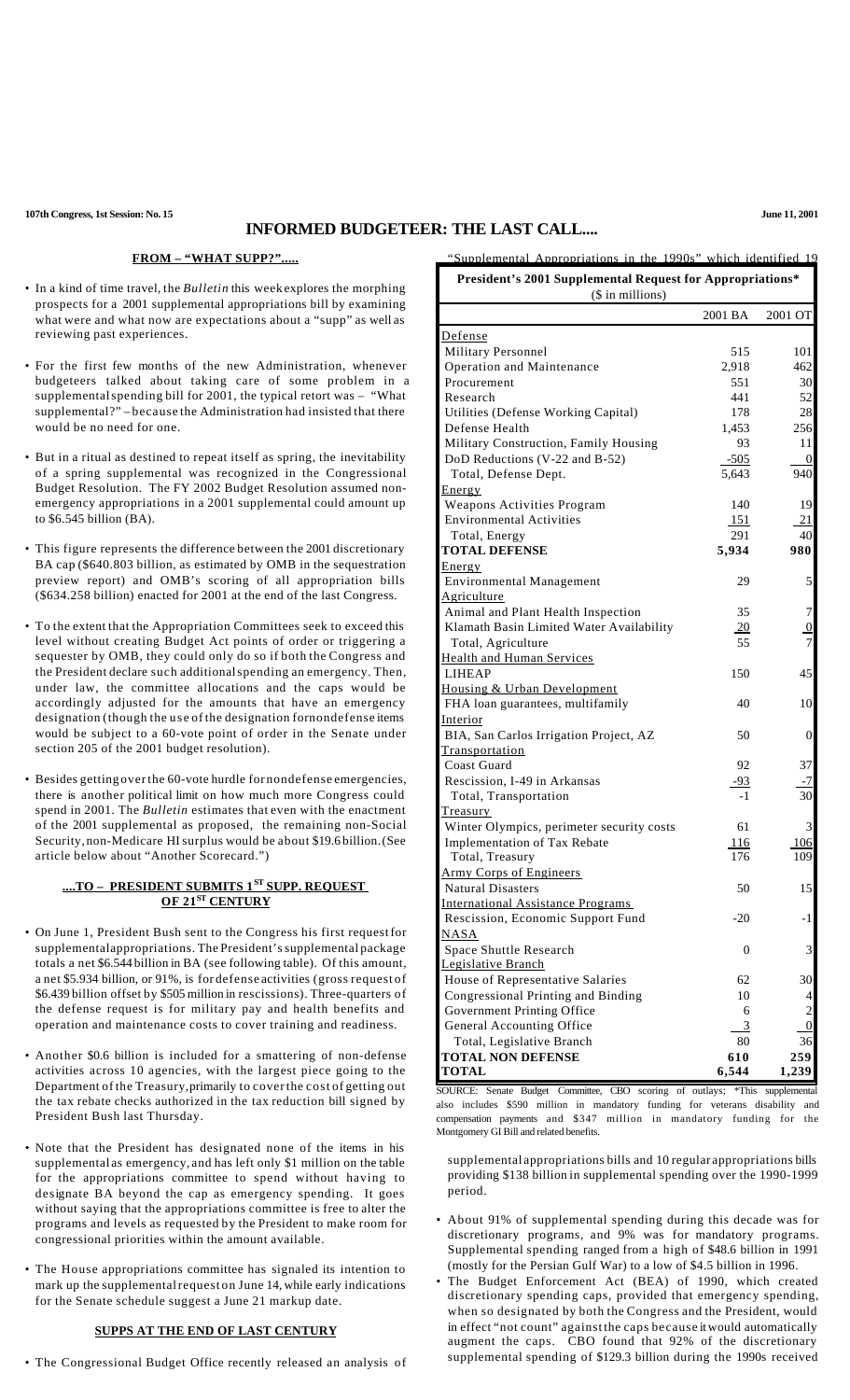the emergency designation.

- Spending not designated as emergency does not increase the caps an d so must fit within the caps. Therefore non-emergency supplemental spending in the 1990s was often offset by the rescission (or cancellation) of previously provided appropriations. CBO identified \$52 billion in rescissions enacted overthe 1990-1999 period, of which 98% came from discretionary programs. Net supplemental spending over the 1990-1999 period thus totaled \$86 billion.
- The Department of Defense received 60% of discretionary supplemental spending in the 1990s followed by the Federal Emergency Management Agency (FEMA) with 17% of the total of \$129.3 billion.
- Based on CBO's appendix to the report, it appears that Congress may continue the trend of increased emergency supplemental spending in the next decade. In FY 2000, a net \$17 billion in sup plemental spending was approved, of which \$12.9 billion received the emergency designation.
- Will Congress continue this trend with the upcoming FY 2001 supplemental appropriations bill?

#### **CAN'T KEEP SCORE WITHOUT ANOTHER SCORECARD**

- As large federal surpluses have outgrown the enforcement tools of the 1990Budget Enforcement Act (designed for controlling deficits), Congress has developed ad-hoc, non-statutory ways of asserting fiscal discipline. For example in 1999,Congress pledged not to spend the Social Security surplus. In 2000, Congress asserted a 90/10 plan: s ave 90% of the FY2001 surplus and spend only 10%. For 2001, Congress has layered on an additional constraint, beyond not touching the Social Security surplus. The FY2002 Budget Resolution conditions certain tax and spending policies to make sure that none of the Medicare HI surplus is spent.
- The 2002 Budget Resolution reconciliation instruction is an example of this. Sections 103 & 104 contain language which states that the reconciliation legislation, when taken together with all previously enacted legislation (except legislation for Medicare reform and prescription drugs), could not have reduced the on-budget surplus below the level of the Medicare HI trust fund surplus for any fiscal year covered by the resolution (2001 through 2011).
- In addition, all reserve funds (except legislation for Medicare reform and prescription drugs), which condition the availability of monies for specified policies, further include the same condition as the reconciliation instruction: the reserve fund cannot be released if the effect of the legislation being considered, together with previously enacted legislation, uses any of the Medicare HI trust fund surplus.
- The *Bulletin* notes that there is no point of order against legislation contemplated by these reserve funds based solely on the invasion of the HI Trust Fund surpluses. Steering clear of the HI trust fund surplus is another "gentlemen's agreement" step in the fiscal discipline ladder. However if the Chairman of the Budget Committee determines not to release the "reserved funds" because the legislation would use some of the HIsurplus, then it is entirely likely that such legislation will breach a committee's 302(a) allocation and be subject to a 60-vote Point of Order.
- It is important, therefore, for the Budget Committees to maintain a "Medicare HI Surplus Scorecard". Based on the language in the budget resolution, the *Bulletin's* version ofsuch a scorecard begins with the budget resolution baseline surplus levels, adds orsubtracts the effects of enacted legislation plus the interest impact relative to the baseline, and compares the resulting surplus to the HI surplus.
- For example,the accompanying table shows the baseline on-budget surplus at \$124.9 billion for 2001. Relative to that baseline, legislation enacted to date has reduced the 2001 on-budget surplus by \$75.5 billion, leaving an on-budget surplus of \$49.5 billion. This resulting on-budget surplus is still \$20.8 billion higher than the baseline HI trust fund surplus. For FY 2002, the scorecard shows a whopping \$63.7 billion surplus over the HI trust fund balance.
- Since no appropriations bills have been enacted yet, the following table reflects no changes from baseline discretionary spending that add to or subtract from the baseline surplus. As bills are enacted, they will be compared to the baseline assumptions. If they result in spending below the baseline assumptions, a negative delta will be entered; if they result in spending above the baseline assumptions, a positive delta will be entered.
- Because of space constraints, the ac companying table does not show all eleven years separately. However, the *Bulletin* assures its readers that this scorecard to date reflects on-budget surpluses that exceed the HI surplus by substantial amounts in all intervening years.

| <b>Medicare HI Surplus Scorecard</b><br>(\$ in Billions) |         |         |           |           |  |
|----------------------------------------------------------|---------|---------|-----------|-----------|--|
|                                                          | 2001    | 2002    | 2002-2006 | 2002-2011 |  |
| <b>SBC March Baseline:</b>                               |         |         |           |           |  |
| <b>Unified Surplus</b>                                   | 28.1    | 312.9   | 2006.8    | 5609.7    |  |
| On-budget                                                | 124.9   | 142.1   | 987.5     | 3122.0    |  |
| Off-budget                                               | 156.2   | 170.8   | 1019.4    | 2487.7    |  |
| Discretionary                                            | 0.0     | 0.0     | 0.0       | 0.0       |  |
| Mandatory <sup>A</sup>                                   | 3.6     | 6.4     | 36.7      | 88.6      |  |
| Net Interest                                             |         |         |           |           |  |
| On-budget                                                | 1.7     | 4.9     | 76.8      | 385.0     |  |
| Off-budget                                               | 0.0     | 0.0     | 0.2       | 0.9       |  |
| Tax Cuts <sup>B</sup>                                    |         |         |           |           |  |
| On-budget                                                | $-70.2$ | $-31.2$ | $-440.6$  | $-1183.3$ |  |
| Off-budget                                               | 0.0     | $-0.2$  | $-1.4$    | $-2.9$    |  |
| <b>Total Change</b>                                      | 75.5    | 42.7    | 55.7      | 1660.7    |  |
| Total including legislation:                             |         |         |           |           |  |
| <b>Unified Surplus</b>                                   | 205.7   | 270.3   | 1451.2    | 3949.0    |  |
| On-budget                                                | 49.5    | 99.6    | 433.3     | 1465.1    |  |
| Off-budget                                               | 156.2   | 170.6   | 1017.8    | 2483.9    |  |
| <b>HI</b> Surplus                                        | 28.7    | 35.9    | 199.5     | 392.6     |  |
| On-budget less HI surplus                                | 20.8    | 63.7    | 233.8     | 1072.5    |  |

AIncludes effects of H.R. 581 & H.R.1836. BIncludes effects of H.R. 1836 & H.R. 1727.

# **CALENDAR**

• The Republican Senate Budget Committee staff have scheduled a series of budget and economic policy and oversight briefs. These briefings are open to all interested Senate Staff - - Republican, Democrat and Independent.

June 11 -- SBC Staff Briefing: Upcoming world trade agreements, focusing on Agriculture. Presentations by USTR and USDA. 3:00pm; Dirksen 608.

June 13 -- SBC Staff Briefing: HIV/AIDS in Africa, Karen Stanecki, Chief of Health Studies Branch, Population Division, International Programs Center. 2:00 p.m; Dirksen 608.

 June 14 -- SBC Staff Briefing:The effects of pending farm and current WTO negotiations on agricultural trade opportunities, Dr. David Orden, Virginia Tech. 2:00 pm in Dirksen 608.